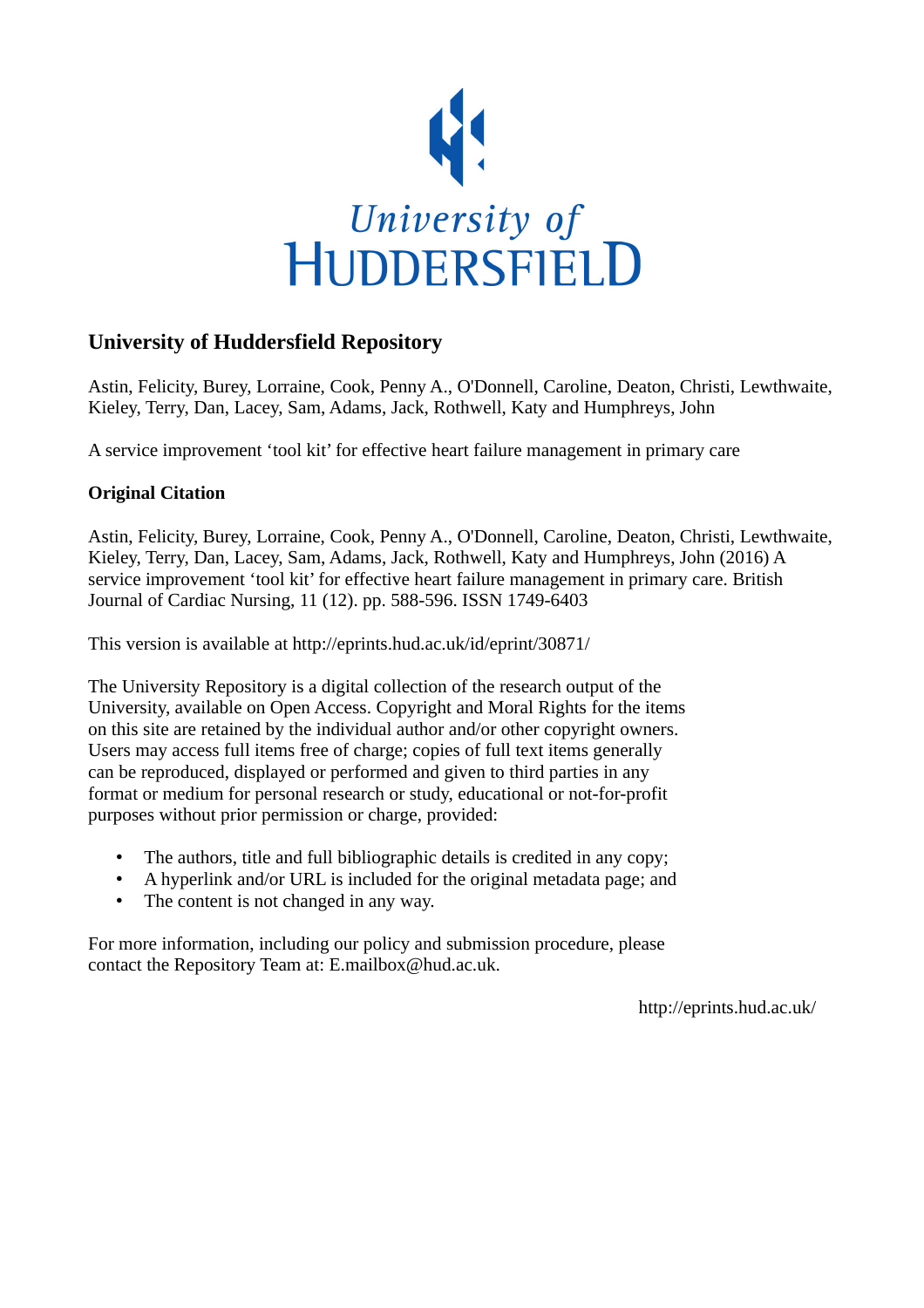**Title: Is the implementation of a service improvement 'tool kit' associated with effective Heart Failure management in primary care? A service evaluation.** 

Authors & Affiliations: Felicity Astin<sup>1</sup>, Lorraine Burey<sup>2</sup>, Penny A. Cook<sup>3</sup>, Caroline O'Donnell<sup>2</sup>, Christi Deaton<sup>4</sup>, Kieley Lewthwaite<sup>5</sup>, Dan Terry<sup>6</sup>, Sam Lacey<sup>7</sup> Jack Adams<sup>2</sup>, Katy Rothwell<sup>2</sup>, John Humpreys<sup>2</sup>

1. Professor of Nursing, University of Huddersfield/Calderdale and Huddersfield NHS **Trust** 

- 2. Project Manager, Salford Royal NHS Foundation Trust (CLAHRC GM), Salford
- 3. Professor of Public Health, University of Salford, School of Health Sciences

4. Professor of Clinical Nursing Research, University of Cambridge

5. Heart Failure Specialist Nurse, Pennine Acute Hospitals NHS Trust

6. Heart Failure Specialist Nurse, Tameside and Glossop Integrated Care NHS Foundation Trust, Greater Manchester

7.Practice Nurse, Health First Ashton Leigh and Wigan Community Interest Company, Greater Manchester.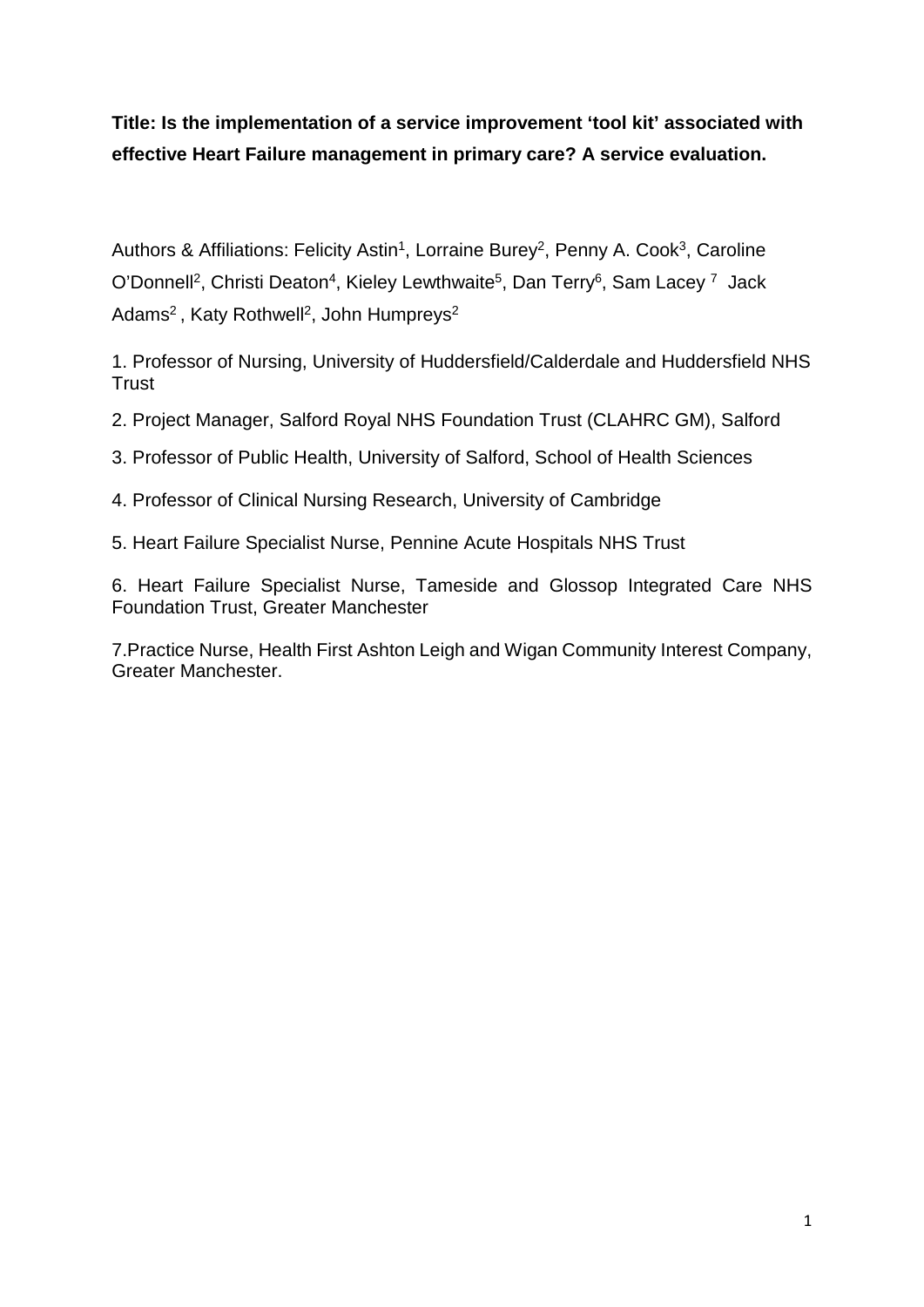## **Abstract**

**Background**: Heart failure (HF) is a complex and highly debilitating clinical syndrome. International guidelines identify the optimum clinical management of patients living with HF in primary care but translation of these into practice remains inadequate. The aim of this service evaluation is to measure standards of HF diagnosis and management, before and after, the implementation of The Greater Manchester Heart Failure Investigation Tool (GM-HFIT), a facilitated 'tool kit' designed to optimise HF care. **Methods**: The GM-HFIT was developed as a means of assessing and improving care and was implemented as part of a facilitated service improvement and evaluation in primary care using a prospective, pre-test, post-test design. **Results**: Anonymised pre and post audit data were taken from a sample of 1130 cases entered on General Practice HF registers. These cases were from 2 clinical commissioning groups (39 General Practices) in the North West of England and were analysed to compare HF management and treatment parameters against clinical guidelines. Implementation of the GM-HFIT tool kit was associated with a reduction in the number of patients inappropriately placed on the HF register (p<0.001), an improvement in the recording and documentation of pulse rate and rhythm (p=0.005) and the proportion of patients receiving the target dose of Angiotensin Converting Enzyme Inhibitors and Beta Blockers (p<0.001). There was no significant difference in the recording and documentation of blood pressure levels or in documented target blood pressure levels across the time points.

**Conclusion:** The introduction of the GM-HFIT kit was associated with statistically significant improvements in the identification and clinical management of patients diagnosed with HF in primary care.

**Key words:** Heart Failure, Primary Care, Service evaluation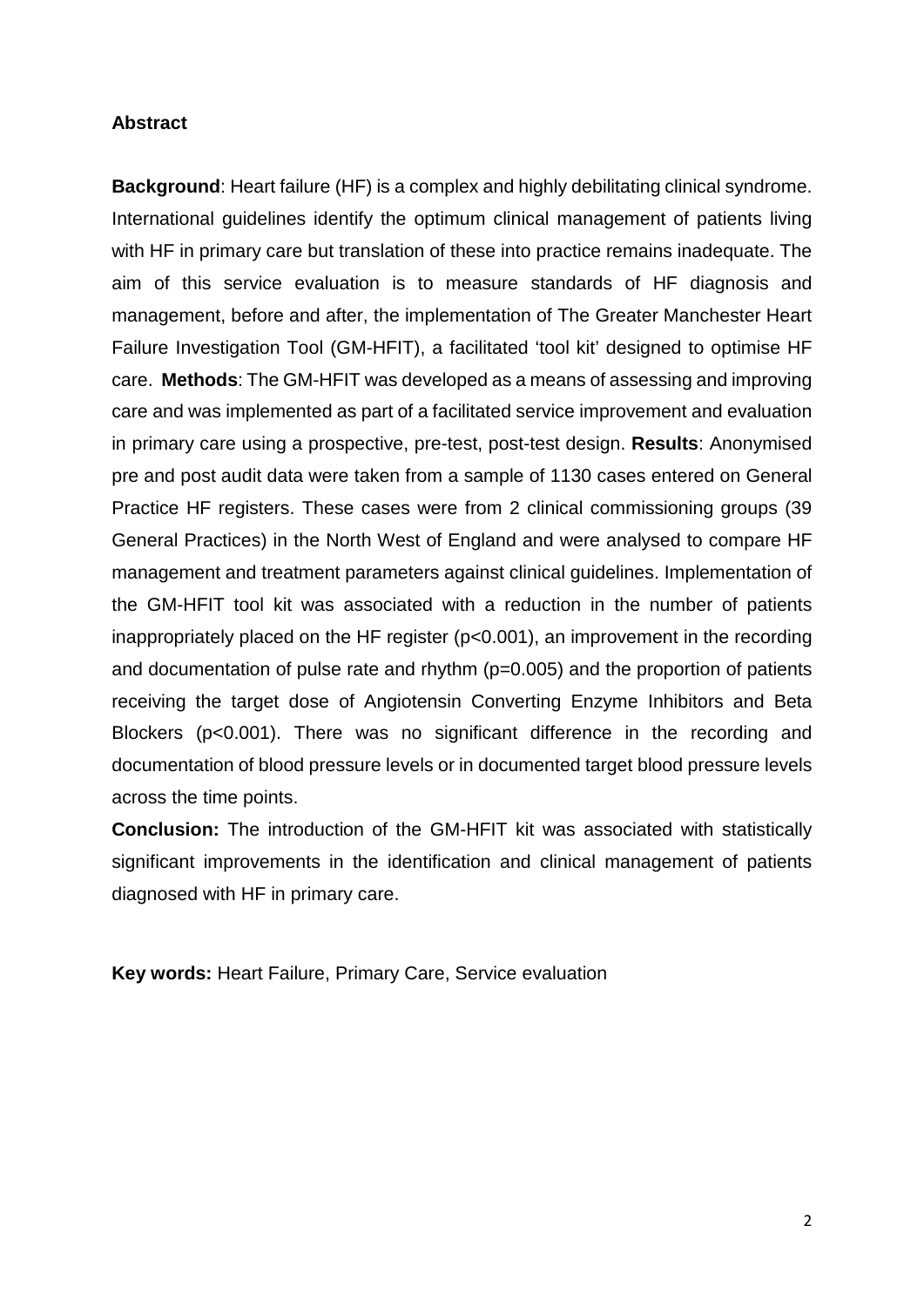## **Background**

Heart Failure (HF) is a non-communicable, life-limiting syndrome characterised by a constellation of unpleasant symptoms that have a negative impact upon quality of life [1]. HF has been described as a new 'epidemic' and will affect 1 in 15 people aged 65- 85 by 2020, making it a significant burden nationally and globally [2]. The HF disease trajectory is characterised by frequent unplanned and costly admissions to hospital [3]. Moreover the prognosis for people living with HF, although improved in recent years, is poor with approximately one third of people diagnosed with HF dying within twelve months [4].

Accurate diagnosis and appropriate HF management reduces mortality and morbidity and the associated cost in human suffering and healthcare resources [1]. Diagnosis is far from straight forward and evidence suggests that diagnosis is missed in up to 70% of cases [6]. Little appears to have changed over the last decade in the way HF is diagnosed [7]. An additional complexity surrounds the evidence base, which focuses mostly on HF treatment for people diagnosed with HF due to Left Ventricular Systolic Dysfunction (LVSD) rather than HF with Preserved Ejection Fraction (HFpEF) adding to a lack of clarity [8].

Natyional and international guidelines [1,5] provide evidence-based recommendations for pharmacological and non-pharmacological management of patients with HF. However the translation of guidance from paper into practice remains rather patchy and patients do not always receive care that matches recommendations, which impacts negatively on morbidity and mortality rates [9].

In the UK, the Quality Outcomes Framework (QOF) [11] provides a financial incentive to primary care providers for four indicators of care related to heart failure:

1) Maintenance of a register of patients with heart failure;

2) Diagnosis of heart failure confirmed by echocardiogram;

3) Patients with LVSD being prescribed an angiotensin converting enzyme inhibitor (ACEI) or an angiotensin receptor blocker (ARB) if ACEI not tolerated, or contraindications documented; and

4) Patients with LVSD on a beta blocker (BB), or contraindications documented.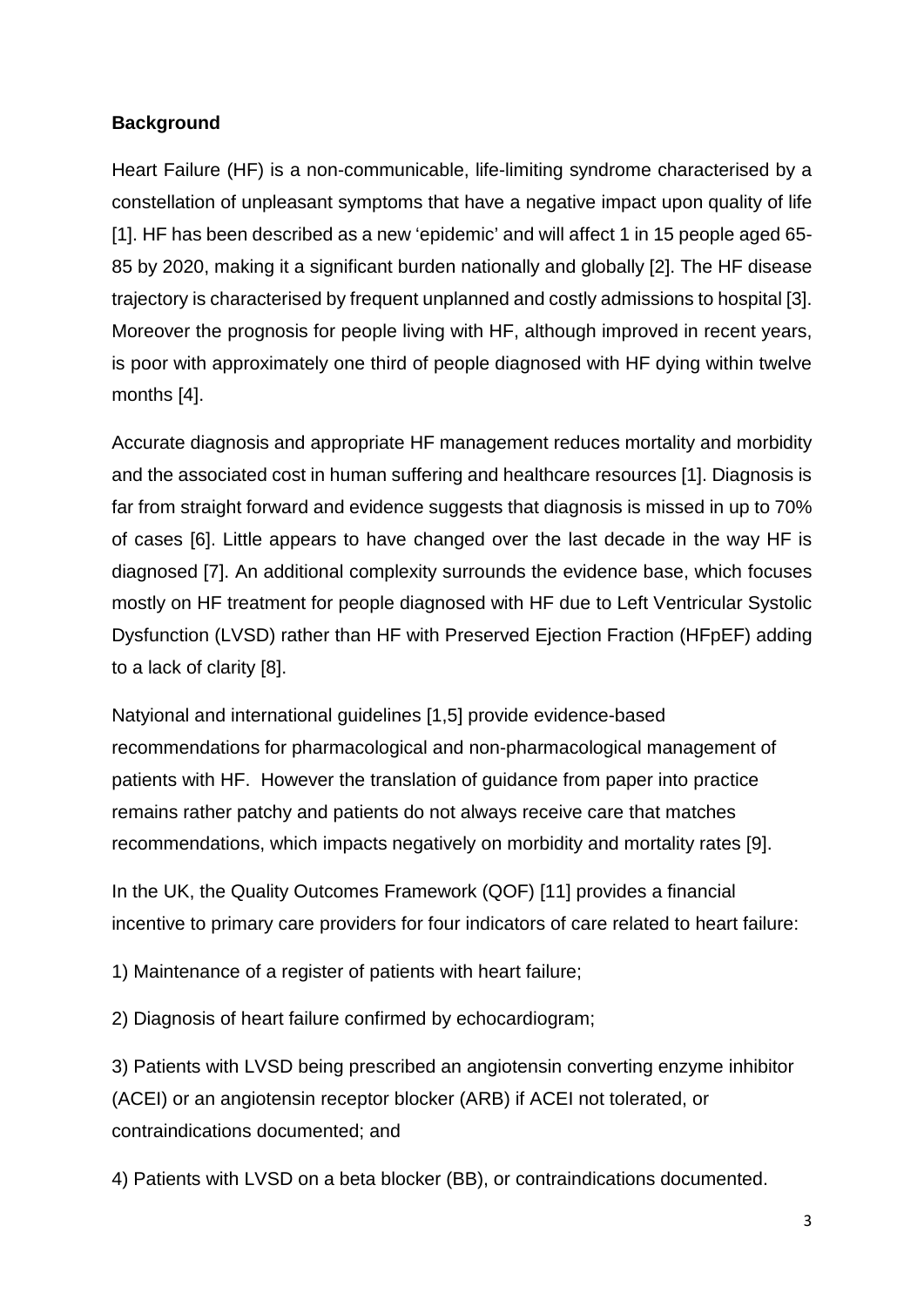Although important, these recommendations are somewhat limited (for example they do not incentivise up-titration of ACEI or BB to recommended doses), and their influence on other aspects of evidence-based care for patients with HF is unknown.

What is known is that getting evidence into practice is difficult as behaviour change is required. Education alone is insufficient in promoting change as barriers and enablers to change exist at both organisational and individual levels [10]. Barriers to the implementation of best evidence in HF diagnosis and management in general practice include a lack of a confidence amongst health professionals around HF diagnosis and management compounded by a lack of awareness about current evidence; a scenario that appears to have altered very little over time [7]. The GM-HFIT was developed as a means of assessing and improving care and was implemented as part of a facilitated service improvement and evaluation in primary care using a prospective, pre-test, post-test design.

# **Service Improvement Initiative: The development and implementation of GM-HFIT**

The GM Heart Failure Investigation Tool (GM-HFIT) originated from work conducted through the Greater Manchester Collaborative Leadership for Applied Health Research and Care (GM CLAHRC) programme; a collaboration between the University of Manchester and NHS partners funded by the National Institute of Health Research designed to improve care for patients with vascular disease. Improving the management of heart failure in primary care through evidence-based practice was identified as a priority by local NHS partners based on local and national data identifying high hospitalisation and re-hospitalisation rates for people diagnosed with HF.

GM-HFIT is unique because unlike other tools it is facilitated by an external team and is both evidence based, theoretically informed and context sensitive [12] drawing on the elements of the Promoting Action on Research Implementation in Health Services (PARiHS) framework [13] . Briefly, PARiHS postulates that successful implementation of evidence into practice (knowledge translation or transfer) is a function of the dynamic interaction of three components: evidence (nature, type and robustness), context (what elements characterise the organisation where evidence is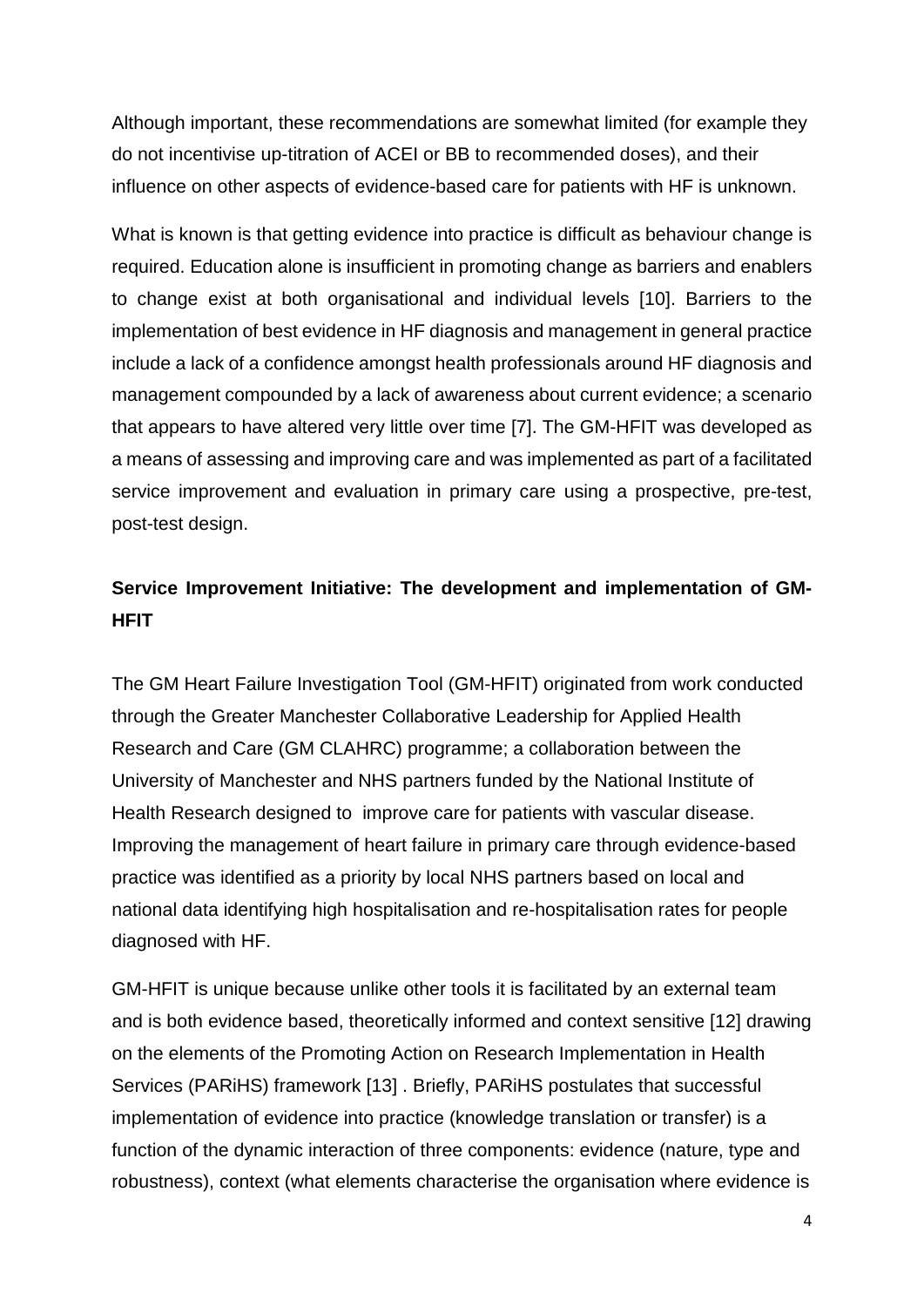being implemented) and facilitation, the process in which an individual, or team, assists others to enable implementation [13, 14]. Accordingly the development of the GM-HFIT was directly informed by these three components. Firstly, robust evidence informed the tool development including relevant guidelines [1,5], systematic reviews of HF disease management programmes, and local knowledge from stakeholders and the Greater Manchester Cardiovascular and Stroke Clinical Network. Secondly a series of on-going discussions and prolonged engagement with stakeholders provided contextual information about the organisational culture and ideas to inform the nature of the facilitation process that would underpin the planned implementation. This included stakeholder meetings involving clinicians, managers and patients from primary and secondary care, a mapping exercise including interviews with key stakeholders across the PCT to provide detailed information about the environment and the perspectives of clinicians regarding problems and issues in HF management, available expertise, and key opinion leaders. Team members also sought to link directly with other ongoing HF improvement efforts to support collaborative working. The engagement process occurred over a 12 month period prior to implementation.

Thirdly facilitation specific roles (Knowledge Transfer Associates KTA) were created to support a robust implementation process of evidence into practice. KTA's received specific training to equip them with the necessary knowledge and skills to promote effective organisational change and knowledge transfer. Heart failure specialist nurses (HFSN) were seconded to work alongside the KTA's to provide the necessary clinical expertise. The facilitation process was supported by four factors;

- The provision of a service that benefited practices: case-finding and HF register verification provided an economic incentive through QOF.
- The acceptance of HFSNs as a 'link' across organisational boundaries.
- Formal and informal education was provided to participating CCGs delivered by team members as required and tailored to learning need.
- The provision of support to facilitate changes to practice.

## **GM-HFIT features**

The GM-HFIT is an approach characterised by a facilitated audit process. GM-HFIT consists of three components; case-finding, register verification and audit. Figure 1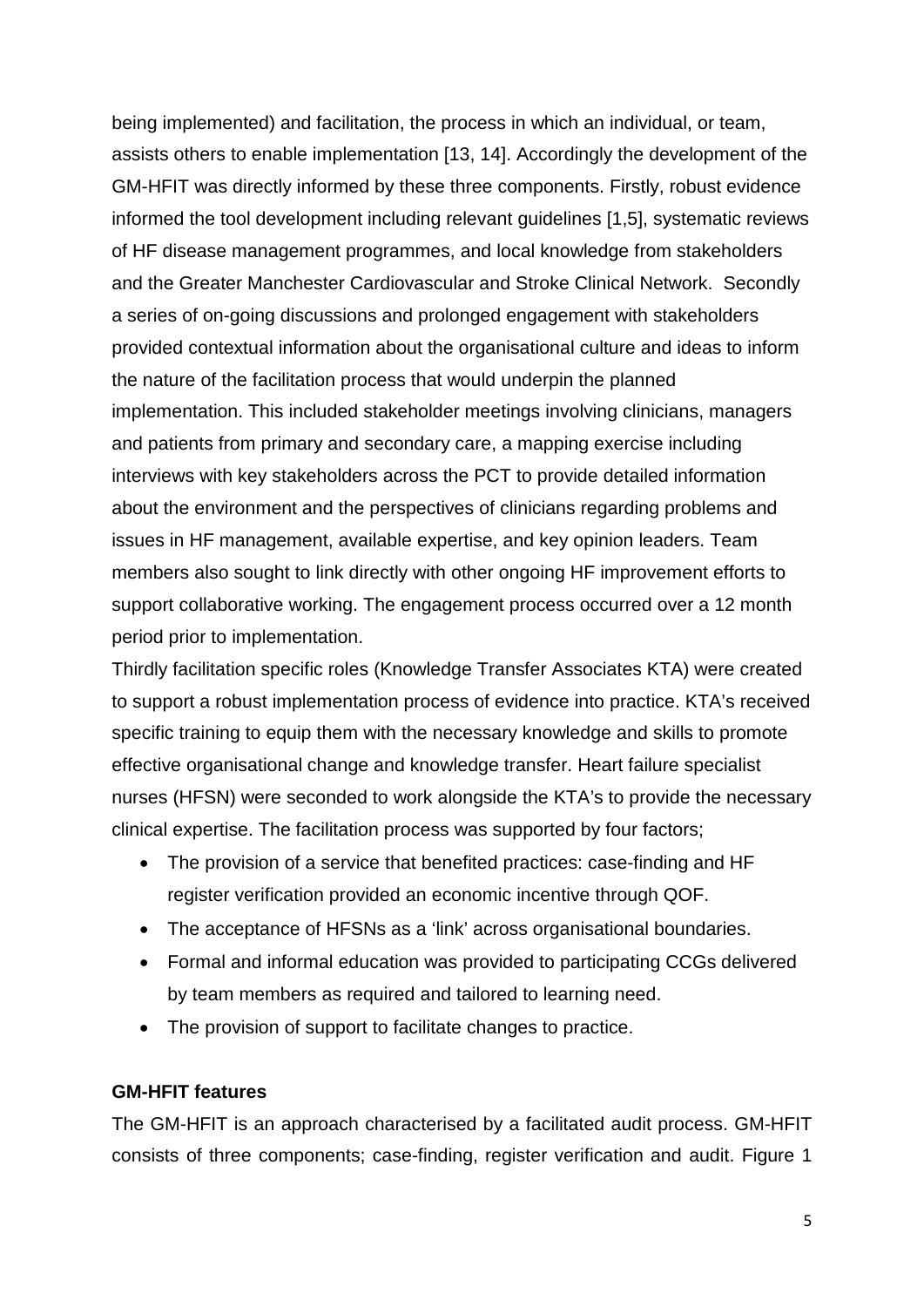shows the key steps in each step of the implementation cycle. In brief, case finding was conducted using 15 discrete searches (available from corresponding author) in which 'Read Codes' (a coded system of clinical terms used in the NHS since 1985) for medications, echocardiography and associated conditions were entered into the general practice computer system to identify cases. The clinical audit criteria consisted of 21 indicators reflected in the relevant guidelines [1,5]. Composite scores were calculated according to the proportion of patients in the practice meeting each standard, and summed to a total of 80 possible points. Scores on the audit were based on data documented in the medical record, and included the patients on the HF register at the time of audit. The aim was to measure standards of HF diagnosis and management before and after the implementation of the GM-HFIT service improvement initiative.

#### **Methods**

#### **Study Design**

A service improvement and evaluation with clinical audit designed to measure standards of HF diagnosis and management before and after the implementation of GM-FIT 'tool kit' in primary care settings in the North West of England.

Fig 1. Steps in the implementation of the Greater Manchester Heart Failure Investigation Tool

## **INSERT FIGURE 1**

#### **Service Improvement Setting**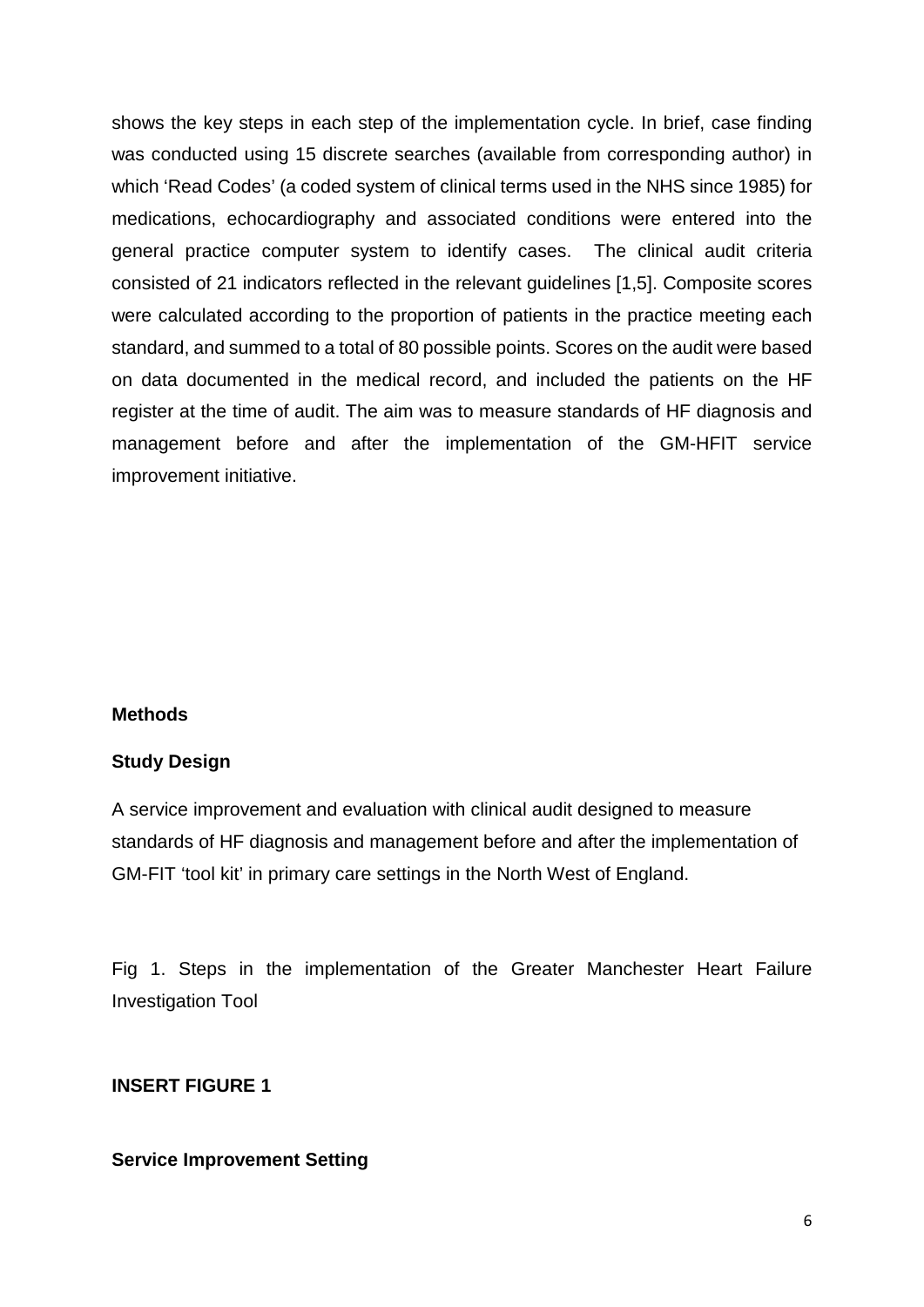England has 211 Clinical Commissioning Groups (CCGs) which are clinician led organisations, made up of General Practitioner Practices, who work with local authorities to plan and commission most community, mental health services and hospital care based on the needs of local populations. GM-HFIT was initially developed, piloted, refined, and implemented in one large primary care trust (PCT) which had identified cardiovascular health as a priority for improvement in Greater Manchester 2009 - 2011. Primary care practices were recruited from 3 different areas of the PCT, to reflect the diversity of services in these areas (e.g. community HFSN, local enhanced services [LES] for HF) and referral relationships with 3 acute care trusts across the PCT. Practices were recruited from the stakeholder groups, through clinical meetings, and recommendation and introduction by clinicians. Two GPs with a special interest (GPwSI) in heart failure assisted in recruiting practices and supporting the work. The initial piloting of GM-HFIT was done with six LES practices, which were not re-audited. In this study we report findings from a follow on audit and evaluation conducted from January 2012 to December 2013 with data collected from one complete CCG comprising, 27 practices, and one locality of another CCG comprising 12 practices in which the GM-HFIT was implemented.

#### **Procedure**

Recruited practices provided access to the practice information system and a place for the GM-HFIT team (One KTA and HFSN) to work collaboratively on case finding, audit, review and interpret medical records, discuss and make recommendations for patient management, and serve as a bridge between primary care and specialist services. The initial case-finding, register validation, and audit took between 2-4 days depending on the size of the practice. Medical records of patients identified in case finding and those patients on the HF register were reviewed by the HFSN for diagnostic tests and verification of HF diagnoses. Patients on the HF register without a verified HF diagnosis of HF were referred to the GP for further evaluation or requests made to follow up on test results. Case-specific recommendations and an action plan were developed for the practice based on the findings. Detailed feedback was given in conjunction with an individualised development pack. Practices had access to educational sessions delivered by local HFSNs and support by telephone. Practices were expected to add or remove patients from the HF register as recommended, arrange tests and follow-up as appropriate. Recommendations were made for the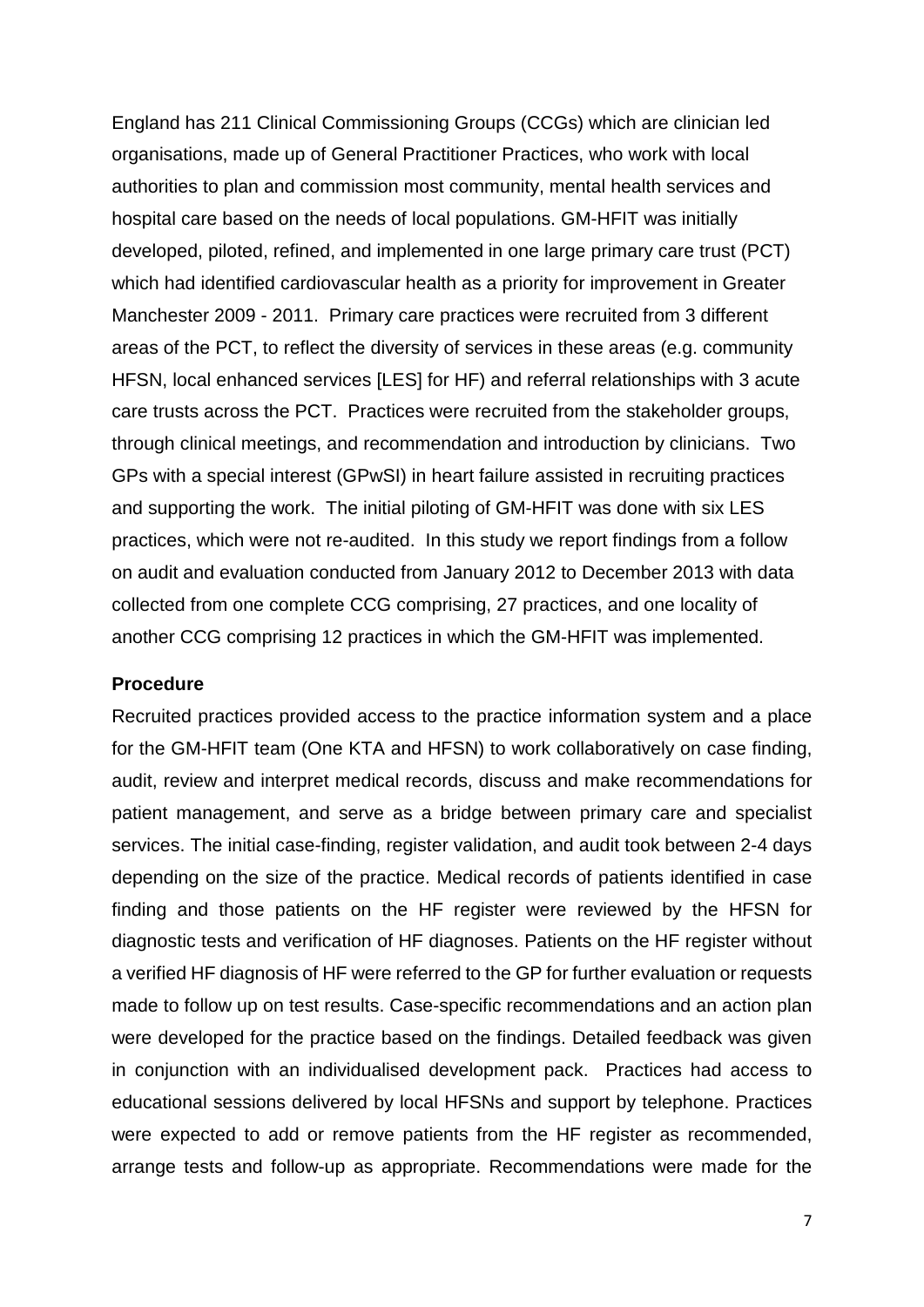management of individual patients along with suggestions for the improvement of systems used to coordinate ongoing patient review and management. Re-audit occurred at 6-12 months 6 - 9 months following the initial audit.

#### **Ethical approval**

Because this was an audit and service improvement programme, no ethical permission was needed according to advice from Ethics committees consulted by GM CLAHRC. Each practice consented to take part in the GM-HFIT programme, which included accessing records for the audit. Patient identifying data were only seen by NHS staff, and only anonymous patient data used for analysis.

## **Data Analysis**

During the GM-HFIT process, anonymous patient data were entered into the GM-HFIT template and collected to an MS Excel file for the purpose of the audit, and then exported to a SPSS 20.0 database. The analysis took place in two phases to generate descriptive and inferential statistics. For the purpose of the analysis cases, which represented individual patients, were grouped into one of three discreet categories. These were; 'case finding' (Cases identified as appropriate for inclusion on the HF register during the audit period who were not currently included), 'new cases' (Cases identified at T2 as appropriate for inclusion on register but with no previous evidence of HF at T1 e.g. people who moved into the locality with a diagnosis of HF and registered at the practice or those who developed HF during the audit period), 'existing cases' (Cases not in the other groupings with data identified at both T1 and T2).

**Analysis 1**. The aim of analysis 1 was to determine whether cases that had been actively added to the register, as a result of the audit, differed from those identified at the beginning of the audit, by demographic characteristics or disease history. Records from 'new cases' and 'case finding' were extracted for comparison with 'existing cases'. New cases and case findings were compared to existing patients' data at T2. Demographics and disease characteristics across the three groups were compared using chi squared tests.

8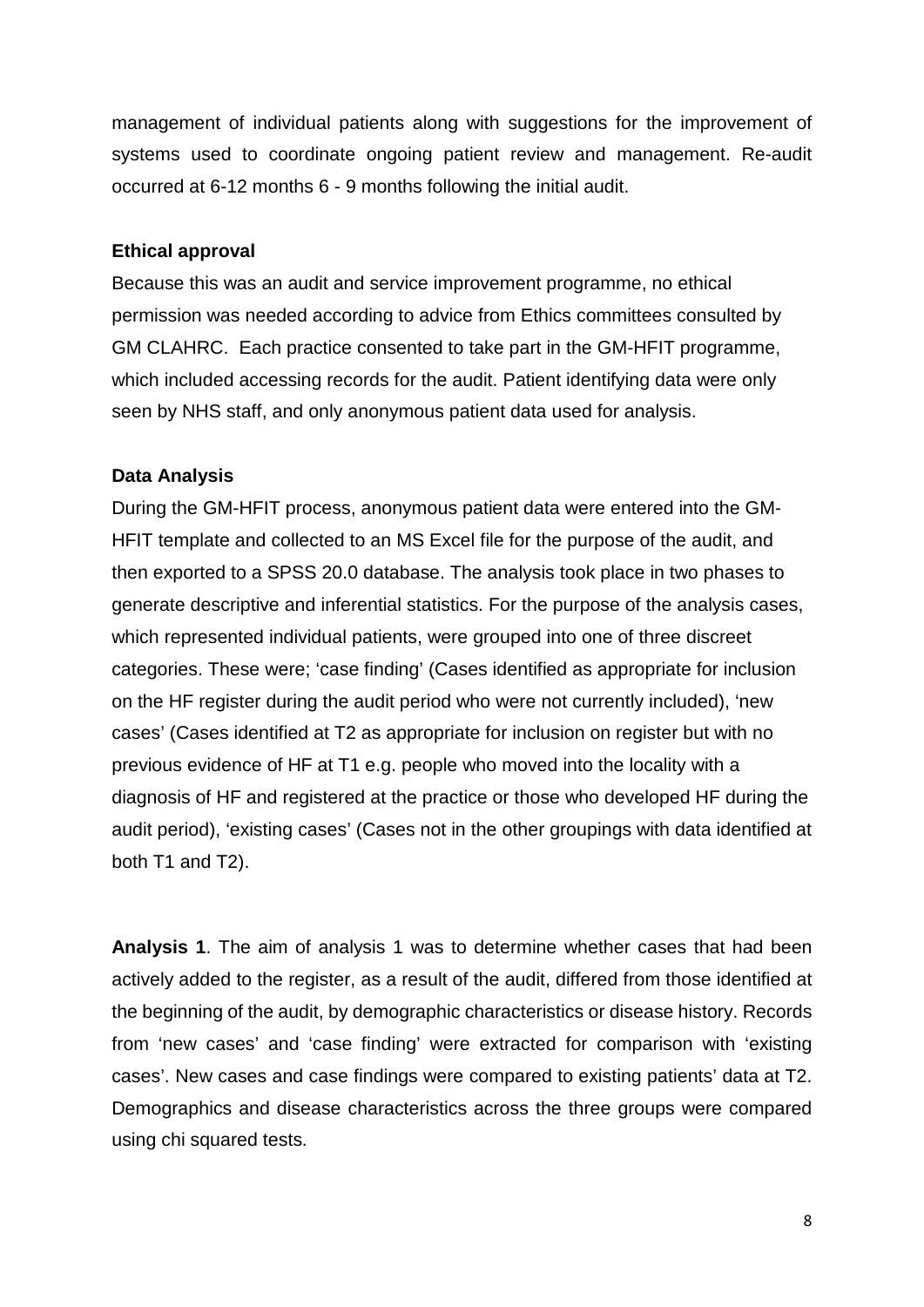**Analysis 2.** The aim of Analysis 2 was to evaluate changes in the management and care of patients with HF between T1 and T2 according to key indicators that reflect best practice recommendations in clinical guidelines. All patients who had records at both Time 1 and Time 2 were extracted to form a matched dataset. Demographics and disease characteristics were compared using McNemar's test for matched pairs.

#### **Results**

A total of 1953 records were extracted, of which 33 (1.5%) were excluded for missing data across the majority of the variables (5 case findings, 14 new cases and 11 existing cases). Five patients (existing cases) deceased between Time 1 and 2 and their records were excluded from the analysis. The proportion of missing data was highest for new cases, at 6.4% of records, compared to 1% each for existing cases and case findings. The final analysed sample comprised 1130 existing patients (with records at Time 1 and Time 2 available for matched analysis), 205 new cases and 583 case findings (Table 1).

Analysis 1: At the second audit, 63% of the patients were male, and the majority of patients were aged between 70 and 90 years (59%). The median age of existing patients was 75 years, while new cases' median age was 76 years. Case findings had a median age of 73 years. Case findings were more likely to be male (71%) than new cases (59%) or existing cases (60%, P<0.001), and were younger (35% aged less than 50 years, compared to 22% of new cases and 30% of existing cases, P<0.001). Most patients identified through the case finding exercise were appropriately on the register (98%), significantly more so than new cases (80%) or existing cases (83%: P<0.001). The vast majority of case findings were diagnosed with LVSD (93%. In contrast, only 67% of new cases and 73% of existing cases had an LVSD diagnosis (P<0.001). Of those with LVSD, case findings were healthier in general than new cases or existing cases, with 40% having 'normal' or 'mild' ejection fractions (compared with only 27% of new cases and 32% of existing cases, P<0.001). The proportion of patients with haemodynamic parameters recorded at the recommended level (Blood pressure ≤130/80 hg/ml and pulse rate ≤70 bpm) did not differ between groups (P>0.05). Case findings were slightly more likely to have a regular rhythm. New cases were more likely to have had their pulse and rhythm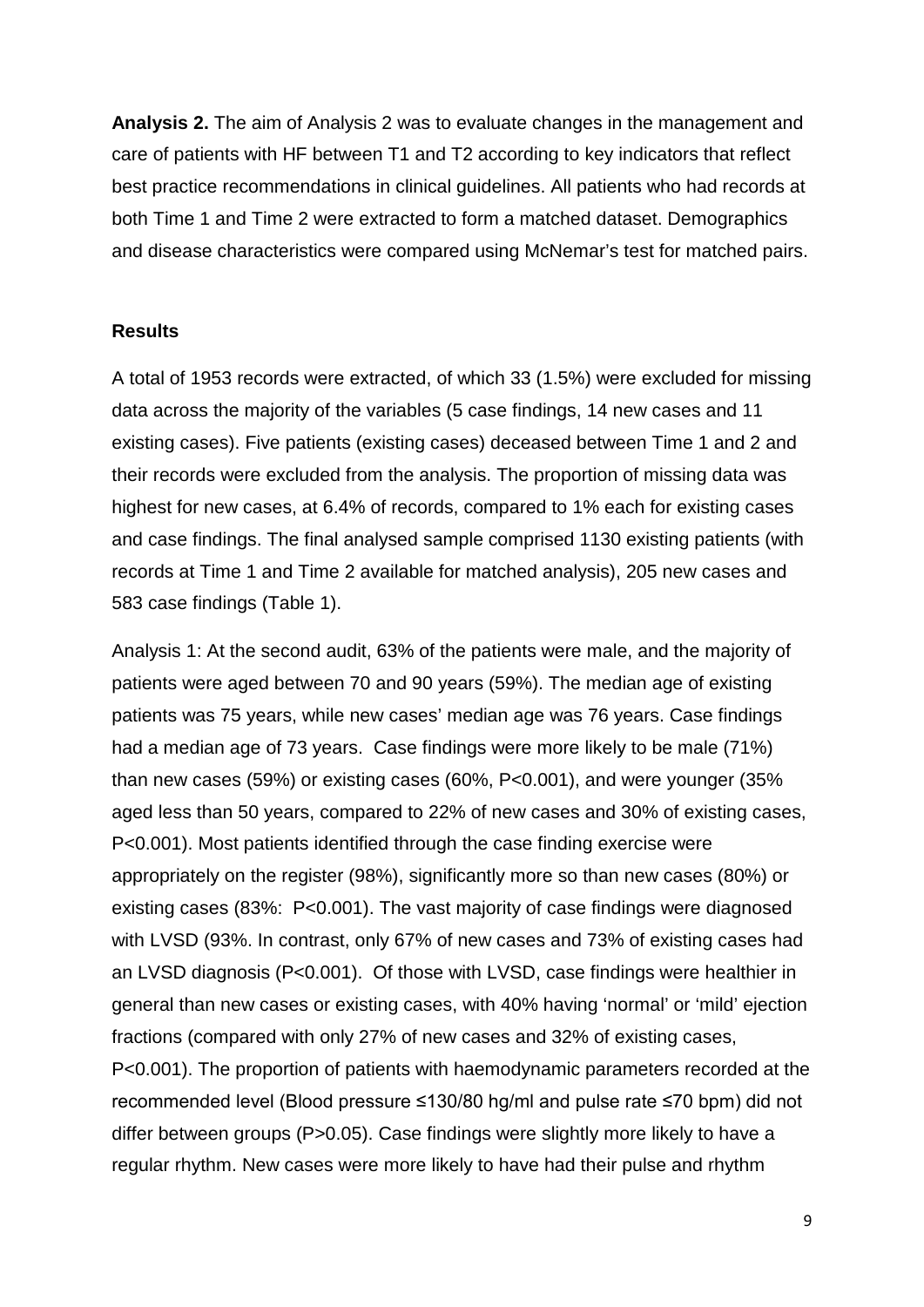taken, but of those with LVSD, they were the least likely to have had an echocardiogram. There was no difference between the groups in the likelihood of the blood pressure being recorded.

## **Insert Table 1 here please**

Analysis 2: In order to measure any improvement in compliance with best practice guidelines between the two time periods, analysis of cases that were on the register at both time points was carried out. Over the audit period, the proportion of patients who were appropriately on the register improved from 78.6% at Time 1 to 82.9%, while the proportion of patients who needed further investigation decreased from 15.5% to 10.2% (P<0.001). However, the proportion inappropriately on the register increased slightly from 5.9% to 6.9%. Table 2 shows that the proportion of patients having had an echocardiogram and their aetiology established improved between the periods, as did the proportion with pulse and rhythm recorded (blood pressure recording remained relatively high, at 95% in both periods).

## **Insert Table 2 here please**

There was no significant improvement in the proportion of patients that were prescribed ACE inhibitors or BBs, but of those who were prescribed these medications, the proportion who were taking the appropriate dose, or were uptitrating, did improve markedly from 76% to 89% for ACE inhibitors, and 75% to 88% for BBs (both P<0.001). Audit indicators differed little between the two time periods, with around 62% having achieved target blood pressure (≤130/80 hg/ml).

## **Discussion**

GM-HFIT was based on the best available evidence, used extensive stakeholder consultation to understand the context of care and had a robust method of facilitation involving formal and informal interactive education and support, audit, feedback and reminders. Analysis of the process revealed a complex interplay between context (from national initiatives to individual clinician and practice) and facilitation [15]. Contextual tensions including pressures on the service, reward for some (eg QOF indicators) but not all activities, and organisational issues needed to be negotiated between practice and GM-HFIT team. The extent to which practices engaged with the process varied based on motivation for the project (whether internal or externally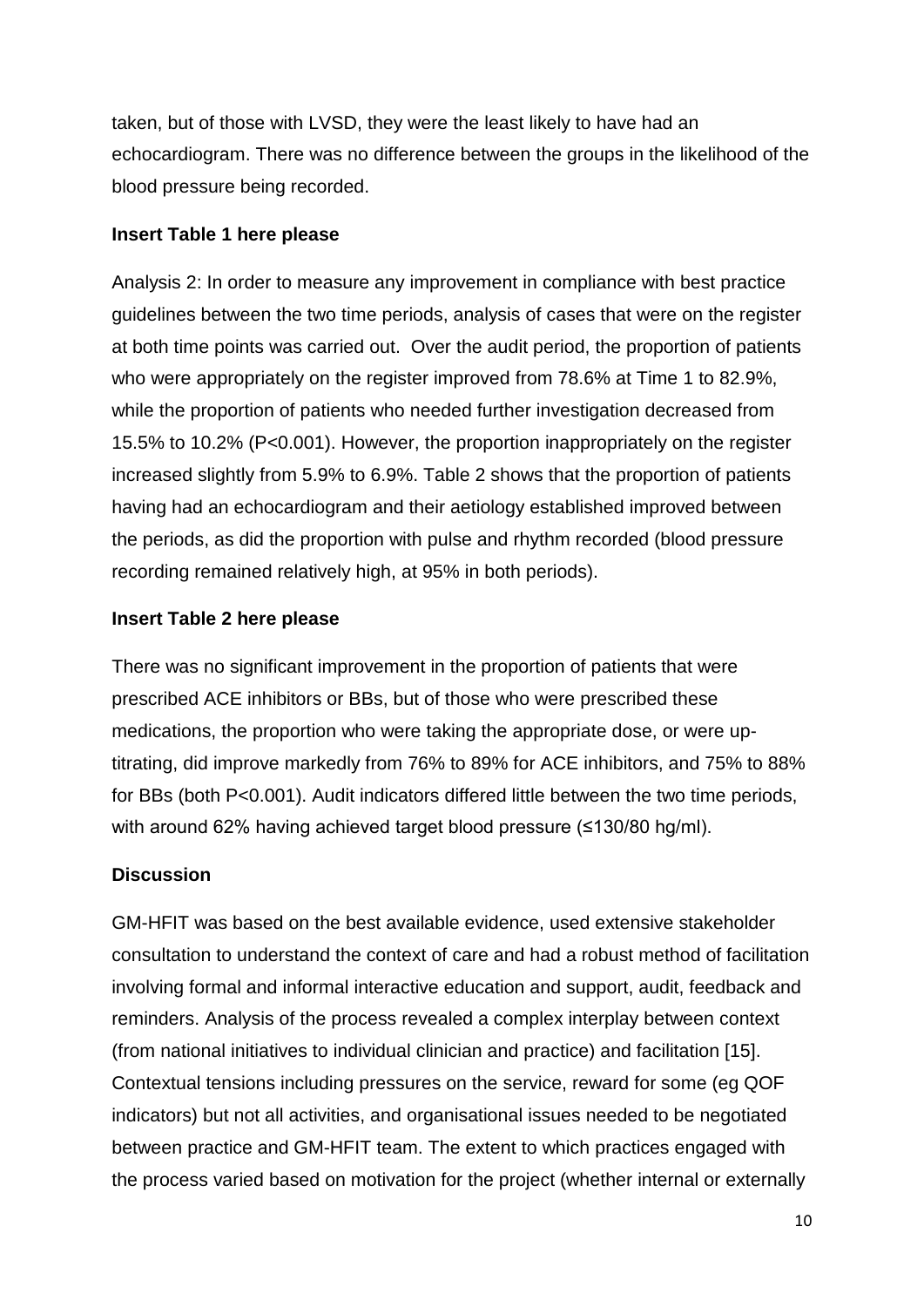imposed), up-skilling staff and clinician willingness to take responsibility for making changes. HFSN were seen as being clinically credible and were able to work with clinicians to particularise evidence for individual patients [15].

The typical profile of the 1130 audited cases of patients drawn from 39 GP practices in Greater Manchester was of a male, aged 70-90 years of age with a diagnosis of LVSD and Ejection fraction of 45-54%. This profile bears some similarities to that of the sample reported in the National HF Audit [16]; which suggests there is some support for the generalizability of the audit findings. However this demographic profile is more typical of patients seen by a cardiologist rather than in a general practice setting, where a typical patient tends to be an older female diagnosed with hypertension [17]. Overall 95% of cases were appropriately on the HF register or awaiting investigation leaving 5% inappropriately included. Less than 5% of the audited cases had not had an echocardiogram. The case finding exercise tended to identify missed patient cases who were male, younger on average, with a diagnosis of LVSD (rather than being inappropriately on the register or requiring further investigation) and a higher ejection fraction than other new or existing cases. It is unclear why this occurred. One explanation may be that patients with a higher ejection fraction may report fewer symptoms on presentation to their General Practitioner thereby reducing their likelihood of being included on the HF register. Studies have shown that more than 50% of patients diagnosed with LVSD show no signs or symptoms of HF [18,19].

Overall about 95% of patient cases had their blood pressure recorded, and 64% their pulse recorded, but this did not lead to a high level of patient cases showing parameters that aligned with recommendations. A meta-analysis demonstrated the importance of heart rate reduction and survival in patients diagnosed with chronic heart failure; an 18% reduction in death as associated with each heart rate reduction of 5bpm [20]. These findings suggest that interventions to support guidelines informed HF care are necessary.

Considering the findings from the audit of the 1130 matched cases, conducted before and after the introduction of GMHF-IT, findings showed that the implementation of the GM-HFIT was associated with an improvement in several clinical audit indicators of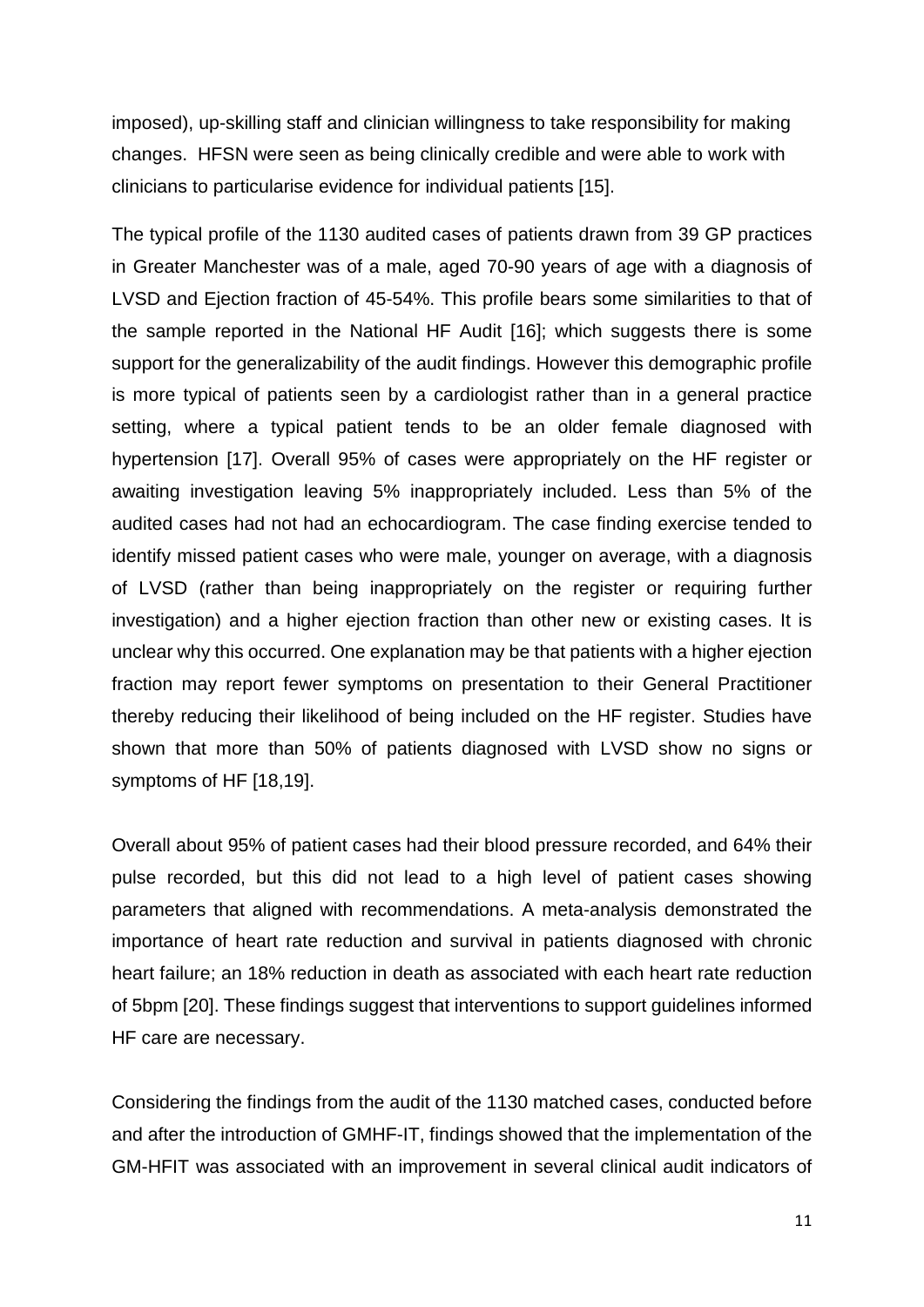gold standard HF diagnosis and management. Patients were more likely to have had an echocardiogram and have their aetiology established, were more likely to be prescribed appropriate disease modifying treatments at target doses, or be in the process of up-titration. Before the service improvement intervention, patients were just as likely to be appropriately prescribed disease modifying treatments but were less likely to be on (or working towards) the appropriate target dose. Interestingly the proportion of patients, eligible for, and appropriately prescribed disease modifying treatments (ACEI/ARB or BB), was impressively high (>90%) compared to National Audit Data (80-85%). These data appear, however, to be closer to those reported in Registry data collated across Europe [21].

This suggests either that practices were already delivering gold standard level HF management in the prescription rates of disease modifying treatments, or that the planning and facilitation phase of the GM-HFIT, which took over a year elicited change. This could potentially minimise the significance of any association between the service improvement intervention and changes in audit indicators recorded at the two time points.

Interestingly the improvements in the prescription rates was not reflected in significant changes in physiological parameters, although this would not necessarily indicate a lack of clinical benefit. An area for improvement concerned the recording and documentation of pulse rate and rhythm, as only 68% and 49% respectively had pulse and rhythm documented after the audit. This improved during the audit period but was still not at an optimum level. Heart rate and rhythm control is particularly important in this patient population given their predisposition to arrhythmias such as atrial fibrillation. Moreover inadequate heart rate control in patients diagnosed with chronic HF leads to poorer clinical outcomes and is relatively common, despite treatment with beta-blocker therapy [22].

The provision of lifestyle advice, although improved, remained at a low level and may be due to a health professional's lack of confidence, or pressure of time. Around 70% of patients post audit had not been given lifestyle advice according to the records. This may be explained by a lack of record keeping. However other studies have reported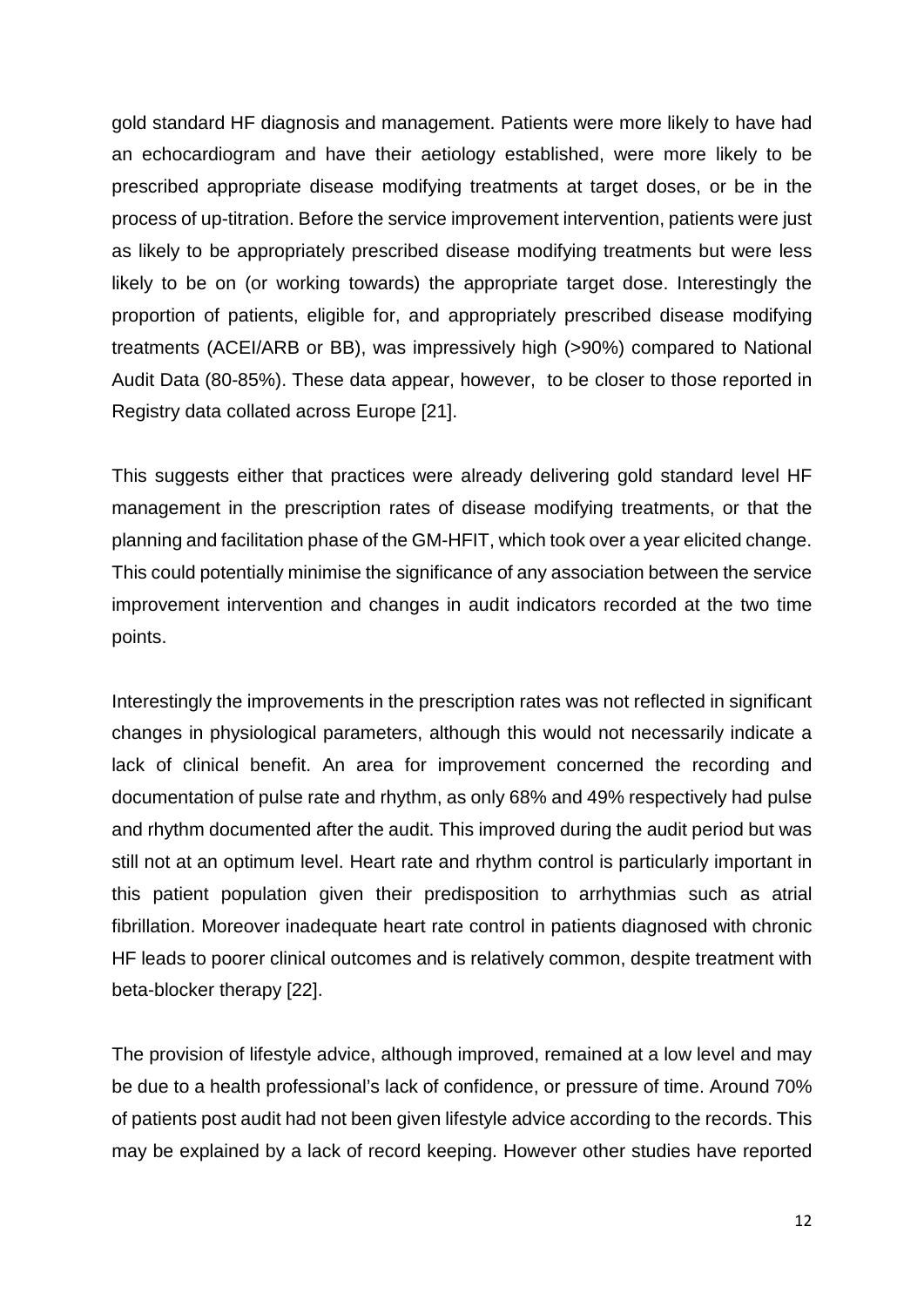that patients with HF often do not receive self-management advice, and even if they do, they do not remember it [23].

The study has a number of limitations which could have influenced findings and therefore warrant attention. Although changes in practice were seen, the short time between initial audit and re-audit meant that practices reported being in the midst of implementing recommended changes and still evaluating patients who needed further investigation. The practices involved in this initial work were willing to participate, so represent a self-selected group interested in improving management of patients with HF and the sustainability of improvements in these practices is not known. That said the study presents a novel service improvement that is theoretically based and based in a 'real' life setting. While there are improvements in HF care, there remains a need to improve the accuracy of HF registers, identification and management of patients in primary care. Patients who are not allocated the correct code corresponding with a diagnosis of HF are unlikely to receive optimum care.

A greater emphasis on the provision of self-management support and advice for patients and their families is warranted. The individualised education provided to the clinical team of participating sites was an important part of the implementation process and enabled an ongoing improvement process. The collaborations that were developed between HFSNs and practices made it easy for informal consultations and advice seeking about particular patients to occur. In conclusion modest but significant improvements can occur with appropriate support using approaches such as the GM-HFiT.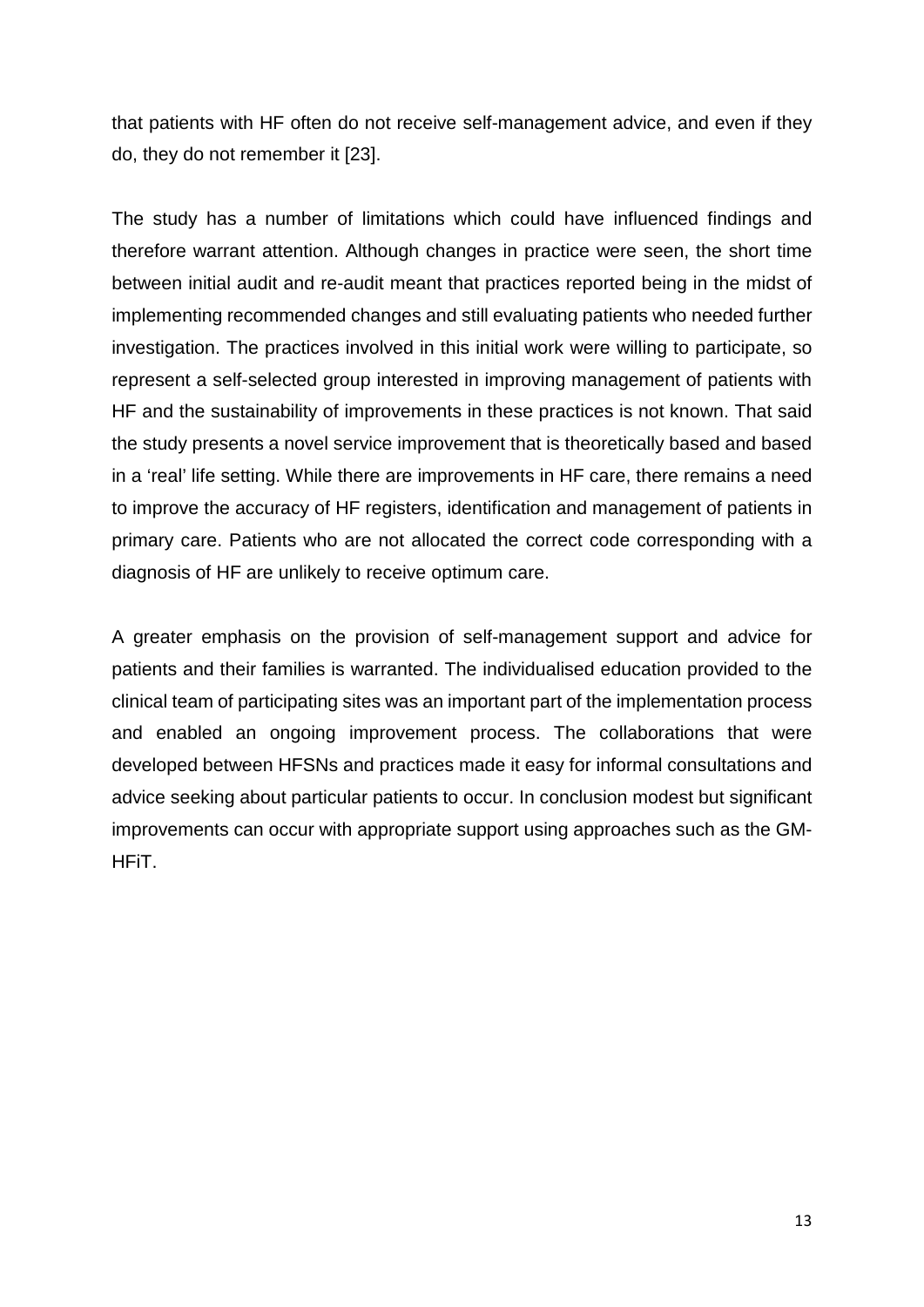Fig 1. Steps in the implementation of the Greater Manchester Heart Failure Investigation Tool

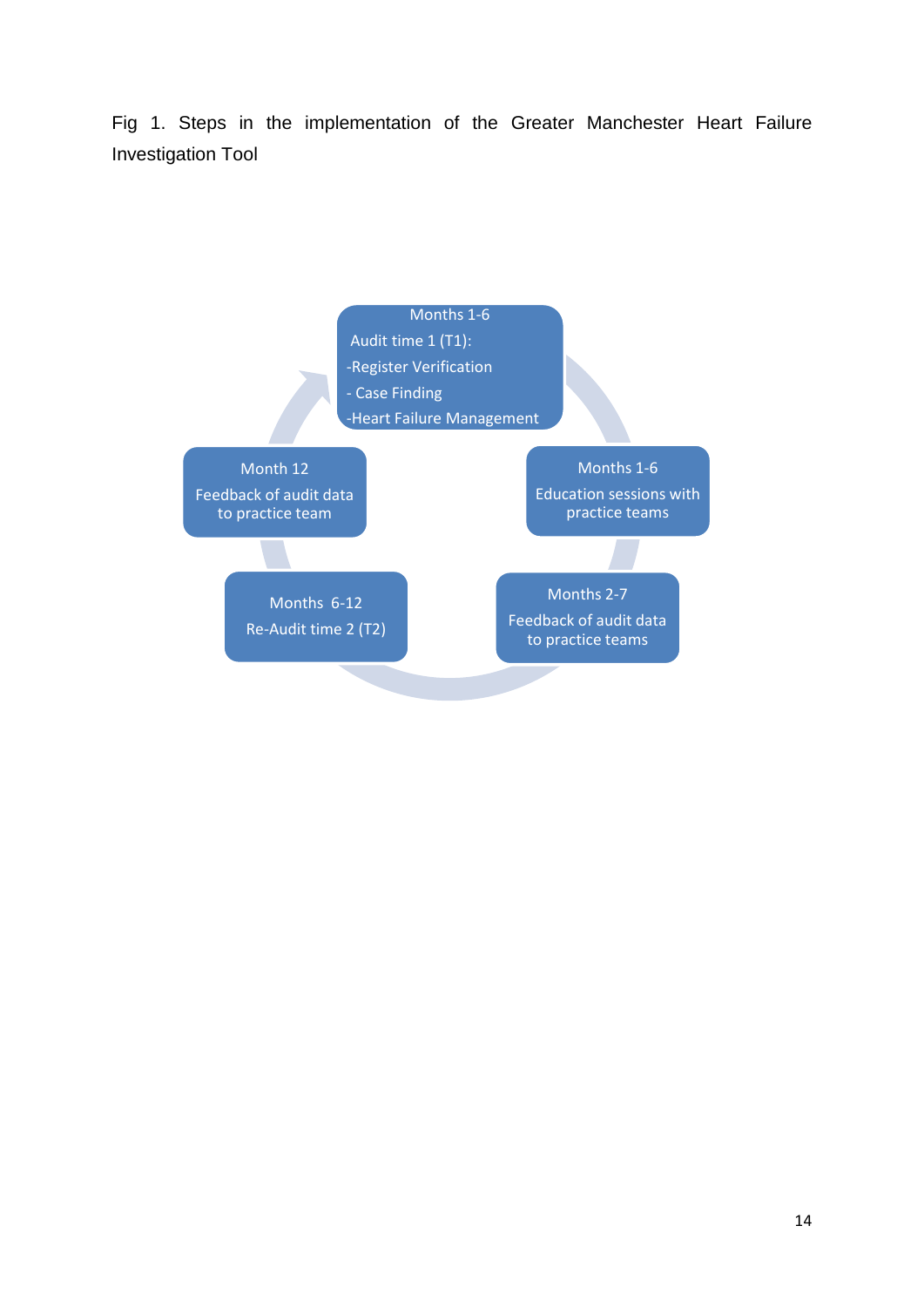# Table 1: Participant characteristics

|                                  | <b>All cases</b><br>Total<br>(1918) | <b>Case finding</b><br>$(n=583)$ | <b>New cases</b><br>$(n=205)$ | <b>Existing cases</b><br>$(n=1130)$ | Chi<br>square                   |  |  |
|----------------------------------|-------------------------------------|----------------------------------|-------------------------------|-------------------------------------|---------------------------------|--|--|
| Gender                           |                                     |                                  |                               |                                     |                                 |  |  |
| Male                             | 1213<br>(63.3%)                     | 416 (71.4%)                      | 120 (58.6%)                   | 677 (60%)                           | Chi=23.9<br>$Df=2$<br>P < 0.001 |  |  |
| Female                           | 705 (36.8%)                         | 167 (28.7%)                      | 85 (41.5%)                    | 453 (40.1%)                         |                                 |  |  |
| Age group<br>(years)             |                                     |                                  |                               |                                     |                                 |  |  |
| $\prec$                          |                                     |                                  |                               |                                     |                                 |  |  |
| 50                               | 92 (4.8%)                           | 29 (5%)                          | 18 (8.8%)                     | 45 (4%)                             | Chi=26.8                        |  |  |
| $50 - 70$                        | 584 (30.5%)                         | 202 (34.7%)                      | 45 (22%)                      | 337 (29.9%)                         | $Df=6$                          |  |  |
| $70 - 90$                        | 1131 (59%)                          | 333 (57.2%)                      | 127 (62%)                     | 671 (59.4%)                         | P < 0.001                       |  |  |
| $90+$                            | 111 (5.8%)                          | 19 (3.3%)                        | 15 (7.4%)                     | 77 (6.9%)                           |                                 |  |  |
| Appropriately on Register        |                                     |                                  |                               |                                     |                                 |  |  |
| Appropriate                      | 1675<br>(87.4%)                     | 574 (98.5%)                      | 164 (80%)                     | 937 (83%)                           | Chi=96.7                        |  |  |
| Inappropriate                    | 94 (5%)                             | $3(0.6\%)$                       | 13 (6.4%)                     | 78 (7%)                             | $DF=4$<br>P < 0.001             |  |  |
| Needs further<br>investigation   | 149 (7.8%)                          | $6(1.1\%)$                       | 28 (13.7%)                    | 115 (10.2%)                         |                                 |  |  |
| Diagnosis                        |                                     |                                  |                               |                                     |                                 |  |  |
| <b>LVSD</b>                      | 1508<br>(78.7%)                     | 540 (92.7%)                      | 137 (66.9%)                   | 831 (73.6%)                         |                                 |  |  |
| HF with<br>Preserved<br>Ejection |                                     |                                  |                               |                                     | $Chi=125$<br>$DF=8$             |  |  |
| Fraction                         | 109 (5.7%)                          | 29 (5%)                          | 16 (7.9%)                     | 64 (5.7%)                           | $P = < 0.001$                   |  |  |
| <b>Right Sided</b>               | 29 (1.6%)                           | 4(0.7%)                          | 6(3%)                         | 19 (1.7%)                           |                                 |  |  |
| Other                            | 33 (1.8%)                           | $1(0.2\%)$                       | 8(4%)                         | 24 (2.2%)                           |                                 |  |  |
| $NA^*$                           | 239 (12.5%)                         | 9(1.6%)                          | 38 (18.6%)                    | 192 (17%)                           |                                 |  |  |
| Echo taken                       |                                     |                                  |                               |                                     |                                 |  |  |
|                                  | 1835                                |                                  |                               |                                     | Chi=40.0                        |  |  |
| Yes                              | (95.7%)                             | 580 (99.5%)                      | 184 (89.8%)                   | 1071 (94.8%)                        | $DF=2$<br>P < 0.001             |  |  |
| <b>No</b>                        | 83 (4.4%)                           | 3(0.6%)                          | 21 (10.3%)                    | 59 (5.3%)                           |                                 |  |  |
| <b>Blood pressure</b>            |                                     |                                  |                               |                                     |                                 |  |  |
| recorded                         |                                     |                                  |                               |                                     | Chi=5.64                        |  |  |
|                                  | 1813                                |                                  |                               |                                     | $DF=2$                          |  |  |
| yes                              | (94.6%)                             | 541 (92.8%)                      | 198 (96.6%)                   | 1074 (95.1%)                        | $P = 0.060$                     |  |  |
| no                               | 105 (5.5%)                          | 42 (7.3%)                        | 7(3.5%)                       | 56 (5%)                             |                                 |  |  |
| Pulse recorded                   |                                     |                                  |                               |                                     |                                 |  |  |
| yes                              | 1215<br>$(63.4\%)$                  | 329 (56.5%)                      | 165 (80.5%)                   | 721 (63.9%)                         | Chi=38.0<br>$DF=2$              |  |  |
| no                               | 703 (36.7%)                         | 254 (43.6%)                      | 40 (19.6%)                    | 409 (36.2%)                         | P < 0.001                       |  |  |
| Rhythm recorded                  |                                     |                                  |                               |                                     | Chi=41.2                        |  |  |
| yes                              | 925 (48.3%)                         | 236 (40.5%)                      | 136 (66.4%)                   | 553 (49%)                           | $DF=2$                          |  |  |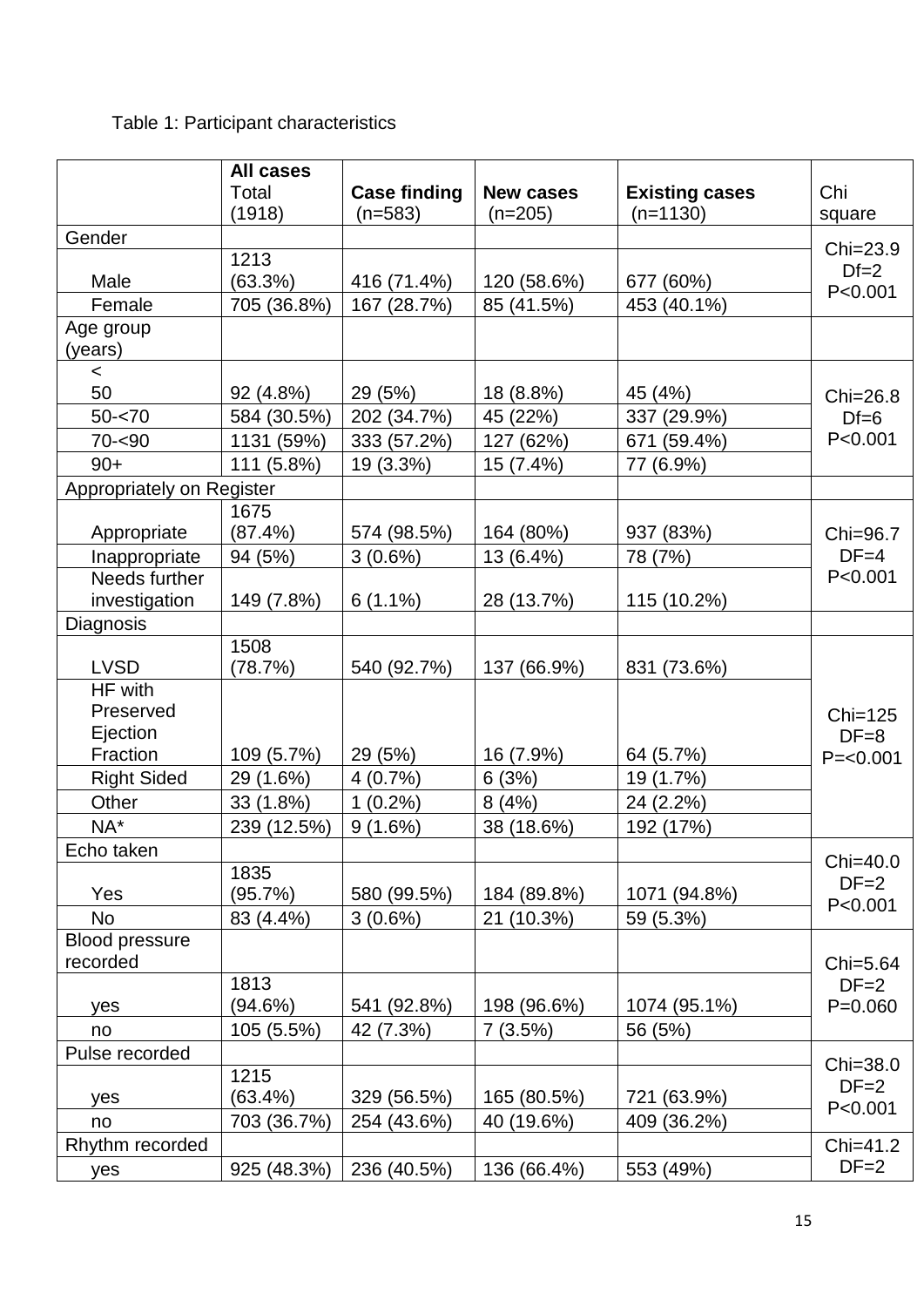| no                                | 993 (51.8%) | 347 (59.6%) | 69 (33.7%)  | 577 (51.1%) |         | P < 0.001           |  |
|-----------------------------------|-------------|-------------|-------------|-------------|---------|---------------------|--|
|                                   |             |             |             |             |         |                     |  |
| <b>Blood pressure</b>             |             |             |             |             |         |                     |  |
| BP > 130/80                       | 682 (37.7%) | 210 (38.9%) | 70 (35.4%)  | 402 (37.5%) |         | Chi=0.780<br>$DF=2$ |  |
|                                   | 1131        |             |             |             |         | $P=0.677$           |  |
| $BP = < 130/80$                   | (62.4%)     | 331 (61.2%) | 128 (64.7%) | 672 (62.6%) |         |                     |  |
| Pulse rate                        |             |             |             |             |         | Chi=3.57            |  |
| Rate $\Rightarrow$ 70             | 608 (50.1%) | 150 (45.6%) | 85 (51.6%)  | 373 (51.8%) |         | $DF=2$              |  |
| Rate $<$ 70                       | 607 (50%)   | 179 (54.5%) | 80 (48.5%)  | 348 (48.3%) |         | $P = 0.168$         |  |
| Rhythm                            |             |             |             |             |         | Chi=23.2            |  |
| Regular                           | 602 (65.1%) | 184 (78%)   | 84 (61.8%)  | 334 (60.4%) |         | $DF=2$              |  |
| Irregular                         | 323 (35%)   | 52 (22.1%)  | 52 (38.3%)  | 219 (39.7%) |         | P < 0.001           |  |
| Of those with                     |             |             |             |             |         |                     |  |
| LVSD:                             |             |             |             |             |         |                     |  |
| <b>Ejection Fraction recorded</b> |             |             |             |             |         |                     |  |
|                                   | 1486        |             |             |             |         | Chi=9.72<br>$DF=2$  |  |
| Yes                               | (98.6%)     | 538 (99.7%) | 132 (96.4%) | 816 (98.2%) |         | $P = 0.008$         |  |
| <b>No</b>                         | 22 (1.5%)   | $2(0.4\%)$  | 5(3.7%)     | 15 (1.9%)   |         |                     |  |
| <b>Ejection Fraction</b>          |             |             |             |             |         |                     |  |
| ≥55%                              |             |             |             |             |         |                     |  |
| (Normal)                          | 6(0.5%)     | $1(0.2\%)$  | $0(0\%)$    | 5(0.7%)     |         |                     |  |
| 45 - 54%                          |             |             |             |             |         | Chi=34.7            |  |
| (Mild)                            | 503 (33.9%) | 214 (39.8%) | 36 (27.3%)  | 253 (31.1%) |         | $DF=6$              |  |
| $36 - 44%$                        |             |             |             |             |         | P < 0.001           |  |
| (Moderate)                        | 485 (32.7%) | 193 (35.9%) | 43 (32.6%)  | 249 (30.6%) |         |                     |  |
| $≤35%$                            |             |             |             |             |         |                     |  |
| (Severe)                          | 492 (33.2%) | 130 (24.2%) | 53 (40.2%)  | 309         | (37.9%) |                     |  |

LVSD= Left Ventricular Systolic Dysfunction. \*Not applicable owing to: No

HF/requires further investigation/iappropriately on register.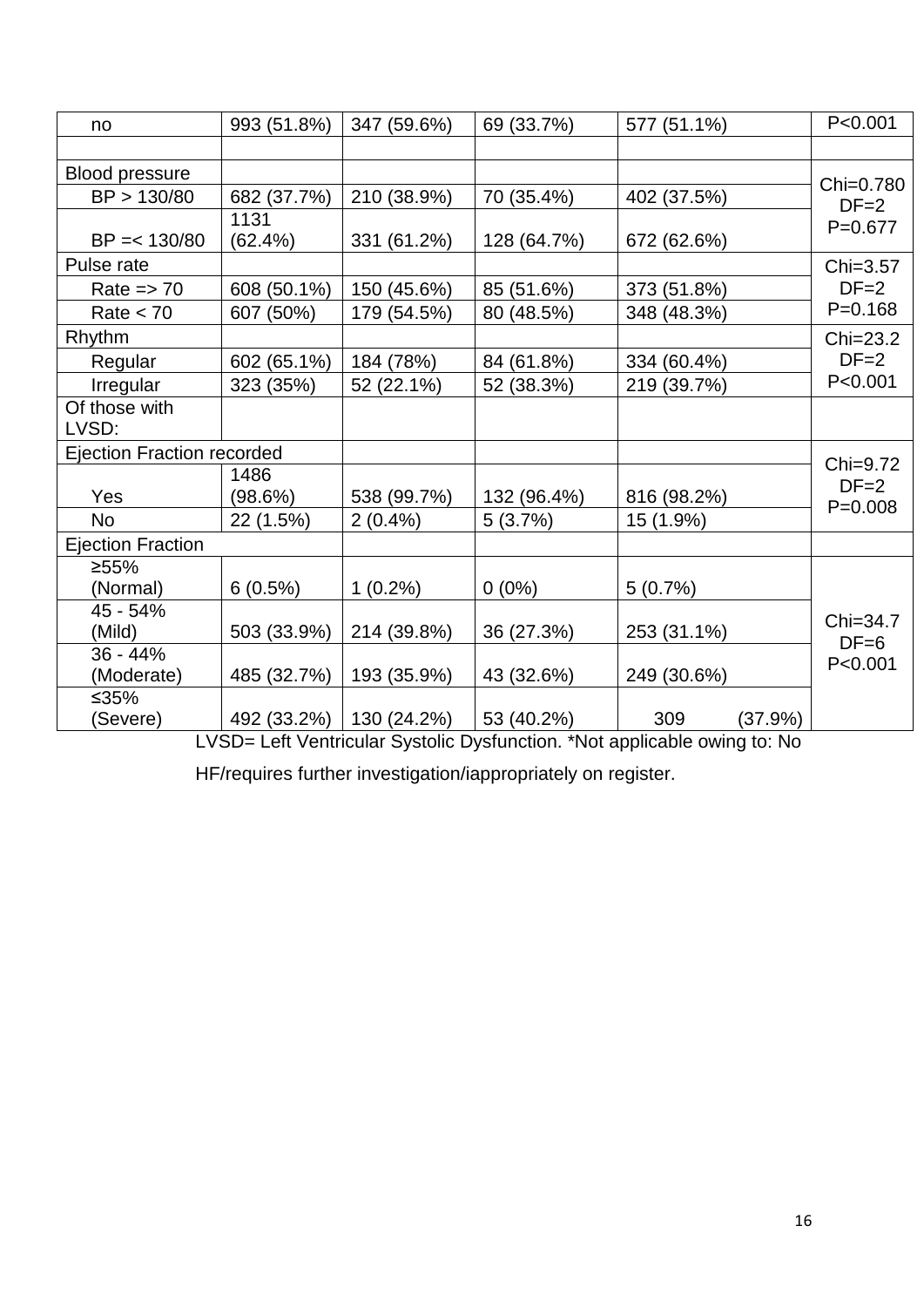Table 2: Clinical audit indicators identified at Time 1 and Time 2 and rate of compliance with best practice recommendations.

|                                | n                 |           |           | Exact p |
|--------------------------------|-------------------|-----------|-----------|---------|
|                                |                   | Time 1    | Time 2    |         |
|                                |                   | Compliant | Compliant |         |
| Clinical audit indicators      |                   | (%)       | $(\% )$   |         |
| Echocardiogram recorded        | 1130              | 92.2      | 94.8      | < 0.001 |
| Aetiology established          | 1130              | 86.5      | 92.0      | < 0.001 |
| <b>Blood Pressure recorded</b> | 1130              | 94.6      | 95.0      | 0.668   |
| Pulse recorded                 | 1130              | 57.7      | 68.3      | < 0.001 |
| Rhythm recorded                | 1130              | 44.0      | 48.9      | 0.003   |
| <b>Prescribed ACE I</b>        | 792 <sup>a</sup>  | 91.2      | 90.3      | 0.382   |
| <b>Prescribed BB</b>           | 792 <sup>a</sup>  | 84.5      | 85.6      | 0.38    |
| ACE target dose/or             |                   |           |           |         |
| uptitrating in progress        | 636 <sup>b</sup>  | 76.1      | 88.7      | < 0.001 |
| BB target dose /or up          |                   |           |           |         |
| titrating                      | 534 $b$           | 75.3      | 87.6      | < 0.001 |
| Given self-care advice         | 1130              | 22.4      | 31.6      | < 0.001 |
| BP ≤130/80                     | 1028 <sup>c</sup> | 61.0      | 63.0      | 0.257   |
| Pulse rate ≤70                 | 524 <sup>c</sup>  | 46.2      | 51.1      | 0.045   |
| Rhythm regular                 | 348 <sup>c</sup>  | 57.5      | 58.9      | 0.615   |

McNemar exact P values (binomial distribution)

<sup>a</sup> Of those with LVSD, the proportion either taking ACE I or BB or contraindicated

b Of those taking ACE I or BB, the proportion either uptitrating or on target dose

<sup>c</sup> Of those with BP/Pulse/Rhythm recorded at both T1 and T2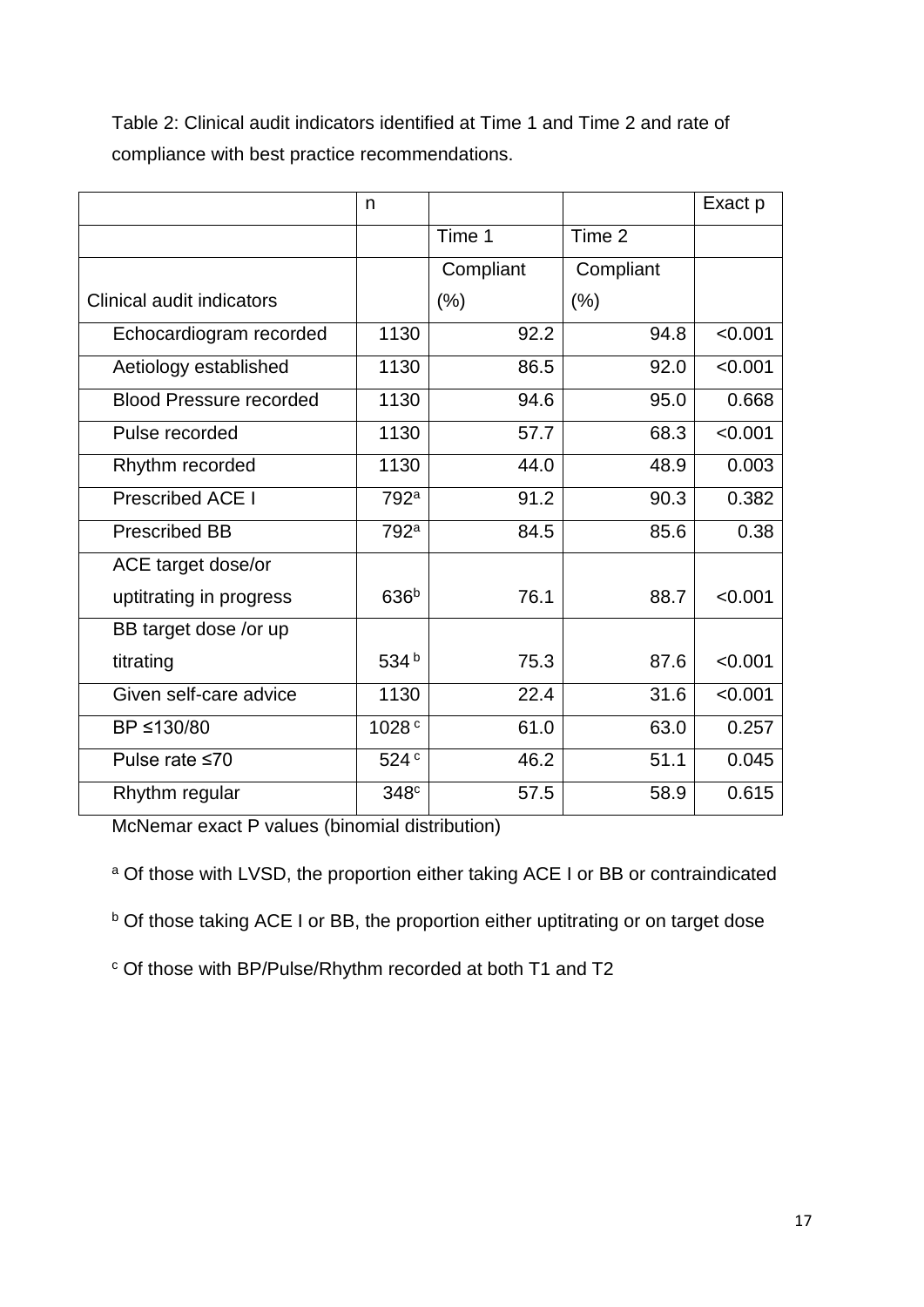References

1. Chen J, Normand ST, Wang Y, Krumholtz HM (2011) National and regional trends in heart failure hospitalization and mortality rates for Medicare beneficiaries, 1998- 2008. *JAMA* **306**(15): 1669–78. doi: 10. 1001/jama.2011.1474

2. Calvin J, Shanbhag S, Avery E et al (2012) Adherence to evidence based guidelines for heart failure in physicians and their patients: lessons from the Heart Failure Adherence Retention Trial (HART) *Congest Heart Fail* **18**(2): 73–8. doi: 10.1111/j.1751-7133.2011.00263.x

3. Cleland JGF, McGowan J, Clark A, Freemantle N (1999) The evidence for beta blockers in heart failure. *BMJ* **318**(7187): 24–5

4. Cleland J, Dargie H, Hardman S, McDonagh T, Mitchell P (2012) National Heart Failure Audit: April 2012–March 2013. http://tinyurl.com/pq72og5 (accessed 24 November 2016)

5. Franke J, Wolter JS, Meme L et al (2013) Optimization of pharmacotherapy in chronic heart failure: is heart rate adequately addressed? *Clin Res Cardiol* **102**(1): 23–31. doi:10.1007/s00392-012-0489-2

6. Hancock HC, Close H, Fuat A et al (2014) Barriers to accurate diagnosis and effective management of heart failure have not changed in the past 10 years: a qualitative study and national survey. *BMJ Open* **4**(3): e003866. doi: 10.1136/ bmjopen-2013-003866

7. Harvey G, Fitzgerald L, Fielden S et al (2011) The NIHR Collaborations for Leadership in Applied Health Research and Care (CLAHRC) for Greater Manchester: combining empirical, theoretical and experiential evidence to design and evaluate a large-scale implementation strategy. *Implement Sci* **2011**(6): 96. doi: 10.1186/17 48-5908-6-96

8. Khand A, Shaw M, Gemmel I et al (2005) Do discharge codes underestimate hospitalisation due to heart failure? Validation study of hospital discharge coding for heart failure. *Eur J Heart Fail* **7**(5): 792–7

9. Kitson AL, Rycroft-Malone J, Harvey G et al (2008) Evaluating the successful implementation of evidence into practice using the PARiHS framework: Theoretical and practical challenge. *Implement Sci* **2008**(3): 1. doi: 10.1186/1748-5908-3-1 10. Liu LJ, Eisen HJ (2014) Epidemiology of heart failure and scope of the problem. *Cardiol Clin* **32**(1): 1–8. doi: 10.1016/j.ccl.2013.09.009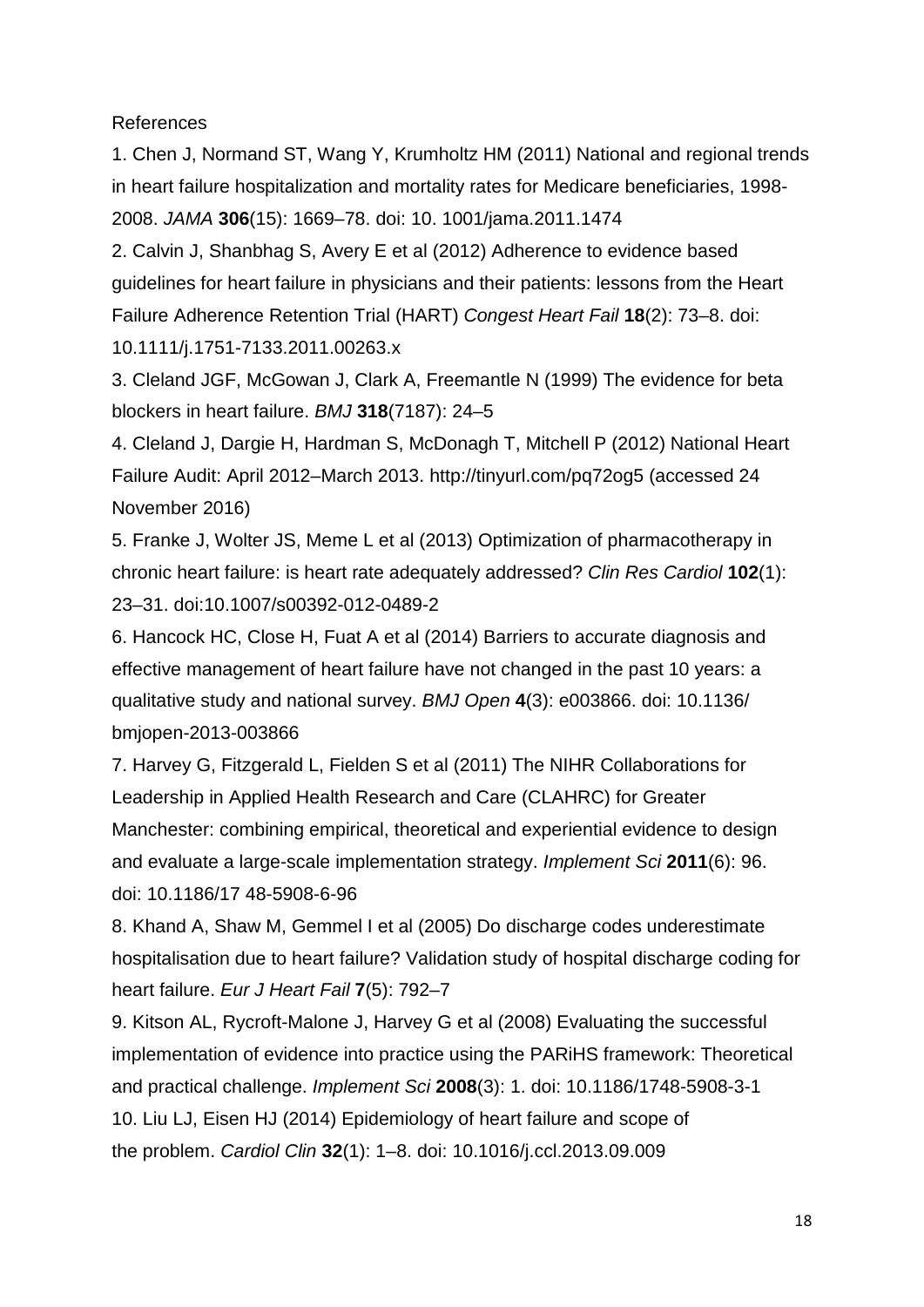11. Maggioni AP, Anker SD, Dahlstrom U et al (2013) Are hospitalized or ambulatory patients with heart failure treated in accordance with European Society of Cardiology guidelines? Evidence from 12,440 patients of the ESC Heart Failure Long-Term Registry. *Eur J Heart Fail*. **15**(10): 1173–84. doi: 10.1093/eurjhf/hft134 12. McAlister FA, Wiebe N, Ezekowitz JA et al (2009) Meta-analysis: beta-blocker dose, heart rate reduction, and death in patients with heart failure. *Ann Intern Med*  **150**(11): 784–94

13. McDonagh TA, Morrison CE, Lawrence A et al (1997) Symptomatic and asymptomatic left-ventricular systolic dysfunction in an urban population. *Lancet*  **350**(9081): 829–33

14. McMurray JJV, Adamopoulos S, Anker SD et al (2012) ESC Guidelines for the diagnosis and treatment of acute and chronic heart failure 2012: the task force for the diagnosis and treatment of acute and chronic heart failure 2012 of the European Society of Cardiology. Developed in collaboration with the Heart Failure Association (HFA) of the ESC. *Eur J Heart Fail* **14**(8): 803–69. doi: 10.1093/eurjhf/hfs105 15. Michie S, van Stralen MM, West R (2011) The behaviour change wheel: a new method for characterising and designing behaviour change interventions. *Implement Sci* **2011**(6): 42. doi:10.1186/1748-5908-6-42

16. Mosterd A, Hoes AW (2007) Clinical epidemiology of heart failure. *Heart*  **93**(9):1137–46

17. National Institute for Health and Care Excellence (2010) NICE clinical guideline 108: *Chronic heart failure: the management of chronic heart failure in adults in primary and secondary care.*National Clinical Guideline Centre, London

18. NHS Information Centre (2012) Quality Outcomes Framework:Achievements, prevalence and exceptions data 2011/12. http://tinyurl.com/hywuddh (accessed 21 November 2016)

19. Ni H, Nauman D, Burgess D et al (1999) Factors influencing knowledge of and adherence to self-care among patients with heart failure. *Arch Intern Med* **159**(14): 1613–19. doi:10.1001/archinte.159.14.1613

20. Ryecroft-Malone J (2004) The PARIHS framework—a framework for guiding the implementation of evidence based practice. *JNurs Care Qual* **19**(4): 297–304 21. Setoguchi S and Stevenson LW (2009) Hospitalisations in patients with heart failure: Who and why? *J Am Coll Cardiol* **54**(18): 1703–5. doi: 10.1016/j.jacc.2009.08.015.